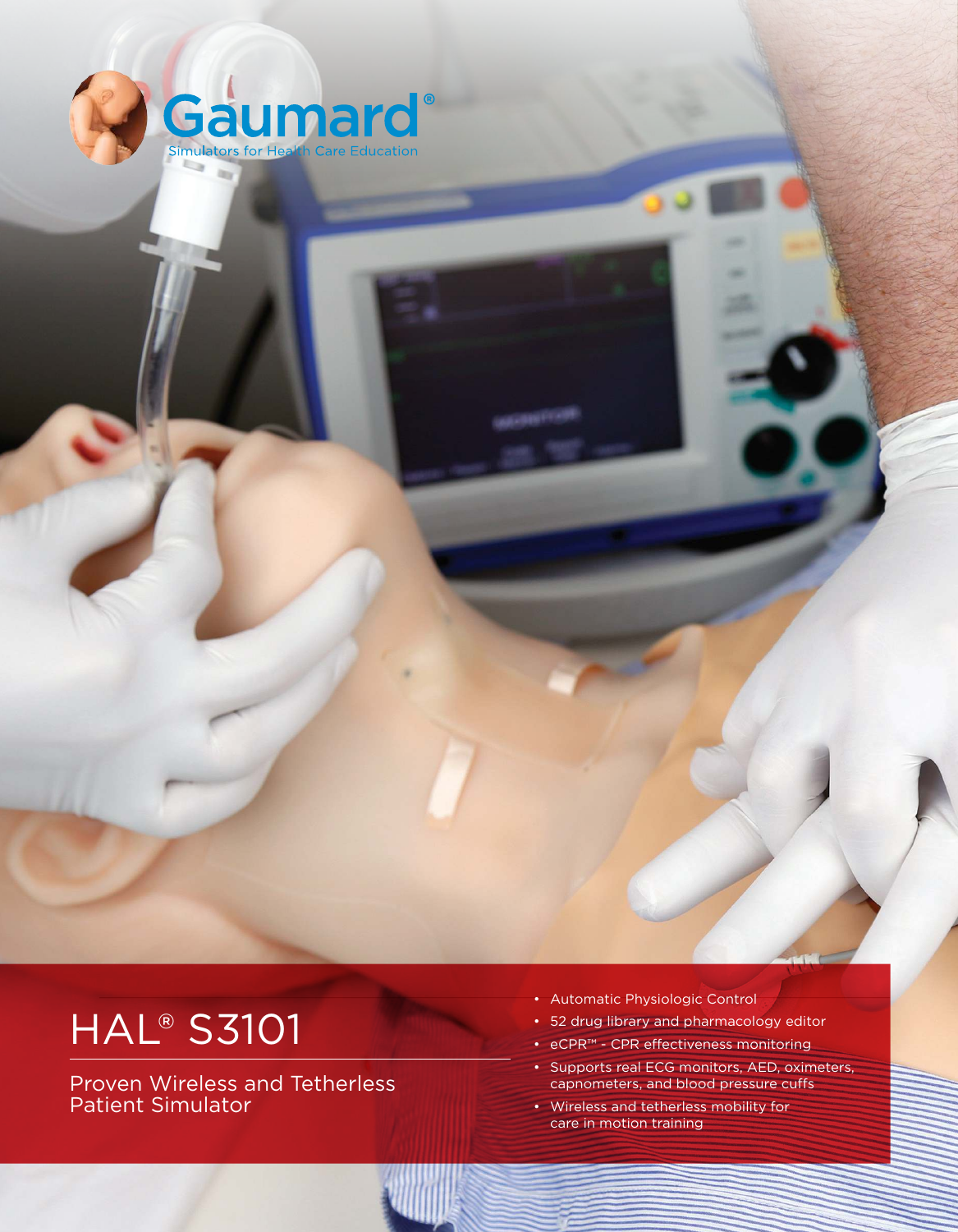Use HAL to train individual and team skills at the point-of-injury, during transport, and in the hospital, in both real and simulated environments. HAL's physiological features allow learners to monitor and manage an infinite number of simulated conditions using real tools and medical devices.



Train oral or nasal intubation: ETT, LMA, King LT. and tracheostomy and needle cricothyrotomy



Bilateral carotid, radial, brachial, femoral, popliteal, and pedal pulses. Pulse strengths vary with BP and pulses are synchronized with the ECG



Monitor CPR quality, EtCO2, defibrillation, and medication management to improve ACLS performance



Monitor, capture, cardiovert, and pace using a real defibrillator and real energy.



Attach real electrodes, pads, or paddles and monitor HAL's lifelike rhythm in real-time



Bilateral IV access for bolus and/ or infusion training and simulate the effects using the virtual drug administration

#### AN ADVANCED PATIENT SIMULATOR

HAL is the perfect adult patient simulator for training students and professionals in the areas of prehospital and nursing care.

#### WIRELESS AND TETHERLESS MOBILITY

HAL is completely self-contained and wireless and fully operational on battery for up to 6 hours.

#### MONITOR USING REAL DEVICES

Monitor and provide care using your native equipment. HAL supports real ECG monitors, oximeters, BP cufs, and defibrillators just like a real patient.

#### WIRELESS VOICE **COMMUNICATION**

Be the voice of HAL and hear caregiver responses. Create and store vocal responses or select from a 80+ pre-recorded phrases.

## NURSING CARE TRAINING

Train pupil examination, male/female catheterization, IV administration, tracheostomy care, and more.

## ACLS TRAINING

Train difficult airway management, improve CPR quality, EtCO2 monitoring, practice defibrillation, and manage post-cardiac care.

# TURN-KEY SOLUTION

HAL is fully equipped and ready for use. HAL includes a wireless control tablet, UNI®, a scenario library, and accessories for one great price. The commitment to providing innovative technology and value is still our principle today as it was over 50 years ago.

## PROVEN RELIABLE

Since 2004 our industry-leading HAL series design and wireless technology has been proven effective and reliable by our users. The HAL S3101 is the evolution of the HAL S3000 design awarded a certificate of airworthiness by the US Army.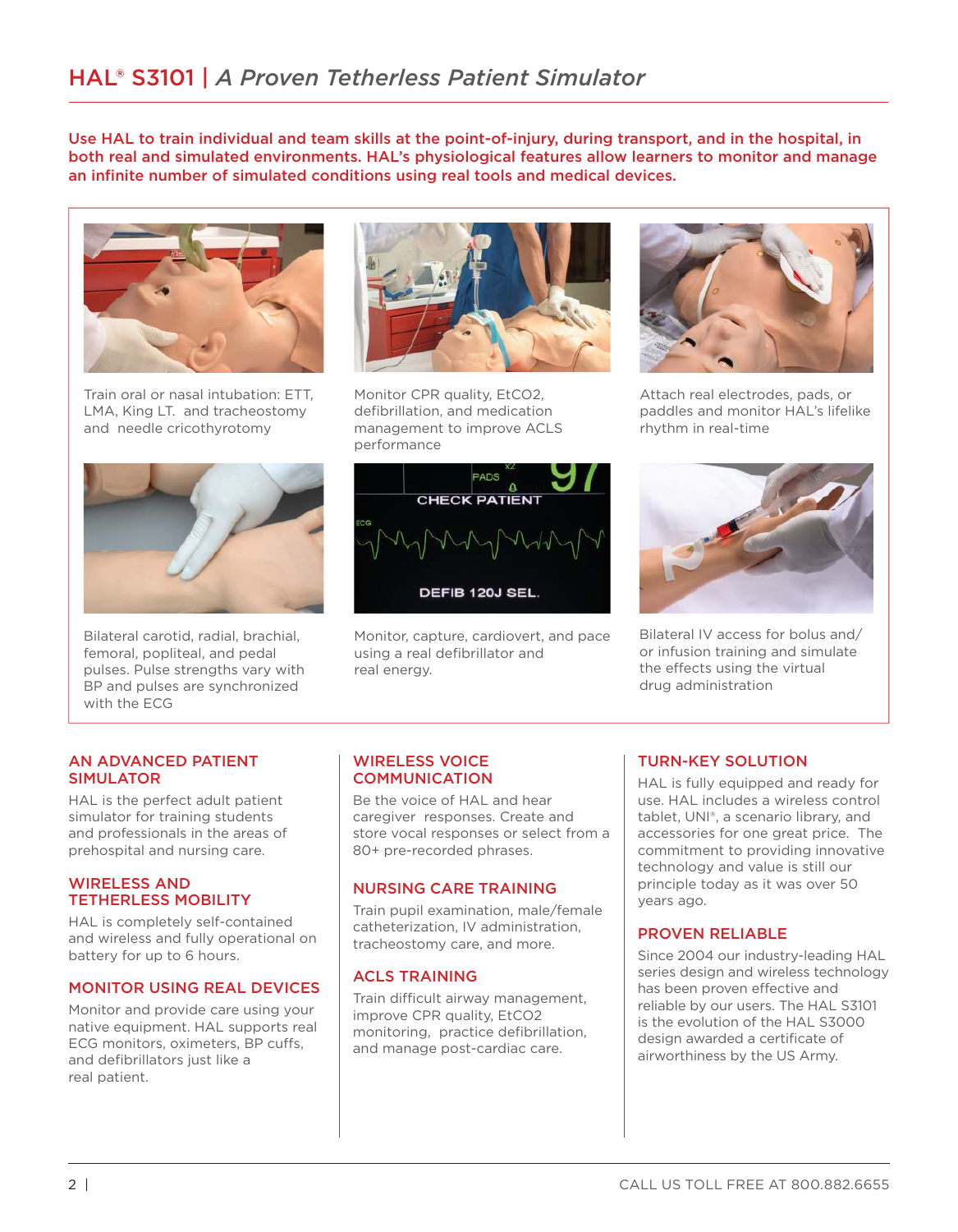UNI<sup>®</sup> offers you intuitive patient controls, real-time monitoring, and automatic event tracking, making simulation simple and efective. UNI controls our growing line of 15+ advanced patient simulators. Now you can easily operate any Gaumard products without retraining, saving you time and money.



Wireless tablet PC and UNI® simulator control software is included. Control HAL from up to 300 meters away



eCPR™ - Monitor CPR quality metrics in real-time including rate and compression depth, no-flow time, and excessive ventilation



Touchscreen lets you easily update vitals, track interactions, and monitor changes using your finger or pen



Intuitive scenario library helps you quickly find and launch the right scenario. Use our scenarios or modify them to create your own.

| Medicati           |                           | <b>BREATHING</b>                   |  |
|--------------------|---------------------------|------------------------------------|--|
| Verapan<br>Medicat | O <sub>n</sub><br>$\chi$  | Chest Rise<br>Right<br>Left        |  |
| <b>Treats s</b>    | Emphysema X               | Lung Condition                     |  |
|                    | normal x                  | Respiratory Pattern                |  |
| Half Life          | 13 / $min(Auto)$ $\times$ | Respiratory Rate                   |  |
| Peak Tir           | $270 \times 10^{-1}$      | the contract is a communication of |  |

Run scenarios on-the-fly or let the powerful automatic control manage the patient's condition



In the automatic operating mode, vital signs respond to medication rate, volume, route, standard and over dosages, and drug interactions

#### PRECONFIGURED AND READY

UNI comes preloaded and preconfigured on the rugged 12" wireless tablet PC included with the HAL package.

#### **POWERFUL** EASY-TO-USE CONTROLS

Control HAL using preprogrammed scenarios, on-the-fly controls, or the physiologic model. Scenario. Select from the library of pre-programmed scenarios included or modify them to create your own.

#### AUTOMATIC PHYSIOLOGIC CONTROL

The integrated automatic operating mode simulates lifelike responses to the care provided, medications, trauma, and much more.

#### 52 DRUG LIBRARY & PHARMACOLOGY EDITOR

Train the management of 52 commonly used medications. Easily modify the effect of each medication or add new using the built-in pharmacology editor.

#### eCPR™ MONITORING

Monitor and assess CPR performance in real-time, simulate perfusion dependent on efectiveness, and export performance reports for debriefing.

#### TIME STAMPED EVENT RECORDING AND REPORTING

The automated event tracking and interaction recorder ensures important events are always captured so you can focus on the action.

## CONTROL VIEW REPLAY

The built-in recorder captures UNI's screen as data so you can review the simulation from the operator's chair.

#### NO ANNUAL OPERATING LICENSE OR SOFTWARE UPDATE FEE

Keep your program's operating costs down year after year.